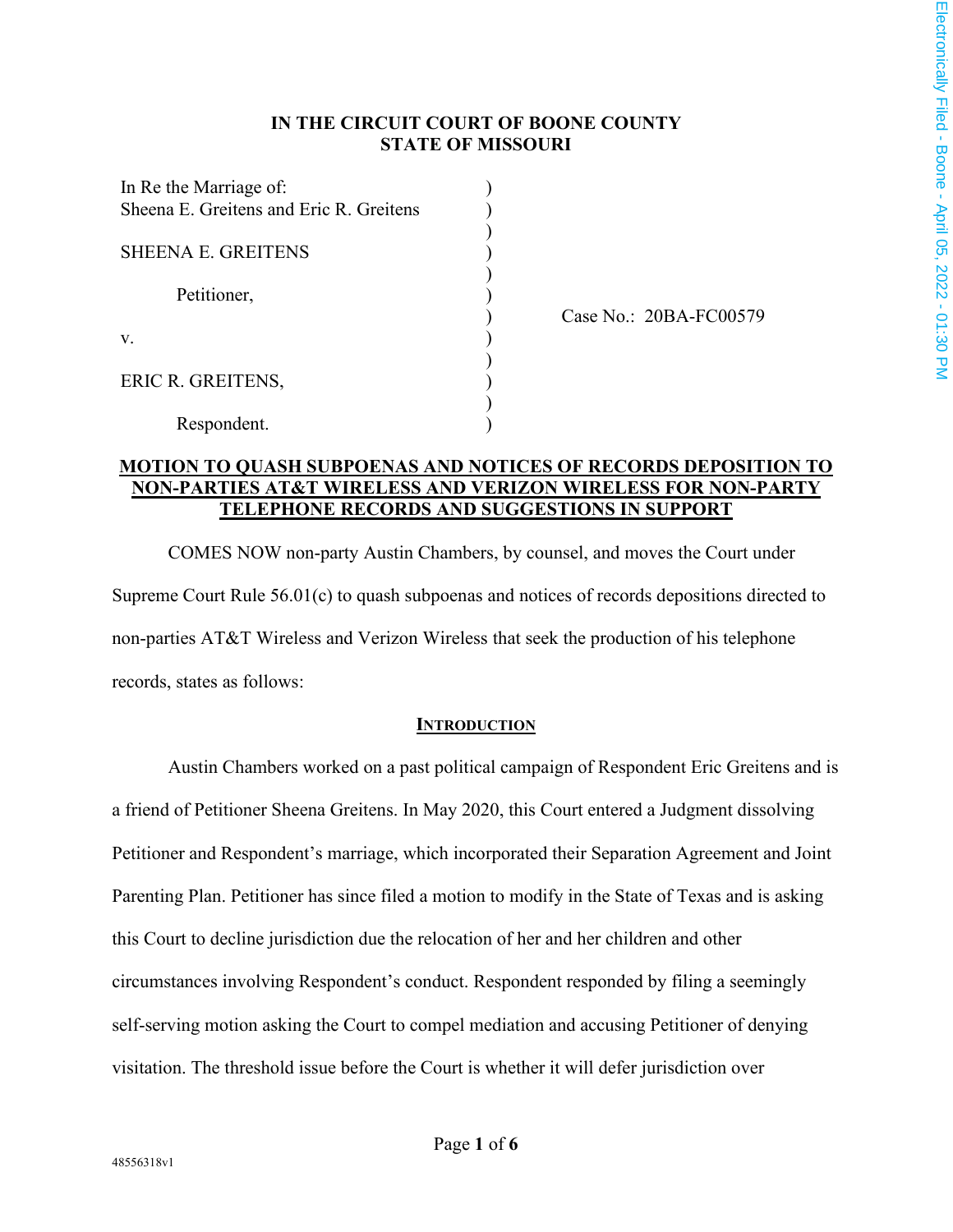Respondent's modification proceeding to the State of Texas.

In response to Petitioner's papers filed in this Court, Respondent has taken to making public statements in the media and serving intrusive, improper discovery requests seeking the production of documents from non-parties. To wit, on March 31, 2022, Respondent served Subpoenas and Notices of Records Deposition on non-parties AT&T Wireless and Verizon Wireless seeking copies of call logs and texts of non-party Mr. Chambers and other non-parties. In response and under Supreme Court Rule 57.09(c), Mr. Chambers served a written objection on all parties to the action within 10 days after service and demanded withdrawal, but Respondent has not withdrawn the discovery. *See* the undersigned counsel's April 5, 2022, email, attached hereto as Exhibit A.

As is obvious from the face of the Notices of Records Deposition, the document requests seek highly personal and private information (e.g., "Original or accurate copies of the call logs of all inbound and outbound telephone calls and texts associated from February 1, 2022, to March 30, 202, for the following numbers: ...202-740-1699 ... 314-914-5454").<sup>1</sup> See the AT&T Wireless and Verizon Wireless Notices of Records Deposition, attached hereto as **Exhibit B** and Exhibit  $C<sup>2</sup>$  Some of these documents are non-party Mr. Chambers' records and the remainder, upon information and belief, are those of other non-parties. These document requests fail to consider Rule 57.09(c), which requires that parties take "reasonable steps to avoid imposing undue burden or expense on a non-party subject to the subpoena." *Id.* This requirement not to unduly burden a non-party, such as Mr. Chambers, (and non-parties AT&T, Verizon, and others whose telephone records are sought), must be analyzed in the context of the issues in this case

<sup>&</sup>lt;sup>1</sup> One of the quoted telephone numbers is Mr. Chambers' current number and the other is his former telephone number.

<sup>&</sup>lt;sup>2</sup> Respondent's counsel has not yet provided Petitioner's counsel or the undersigned counsel with a copy of the subpoenas or filed a return of service for the subpoenas with the Court.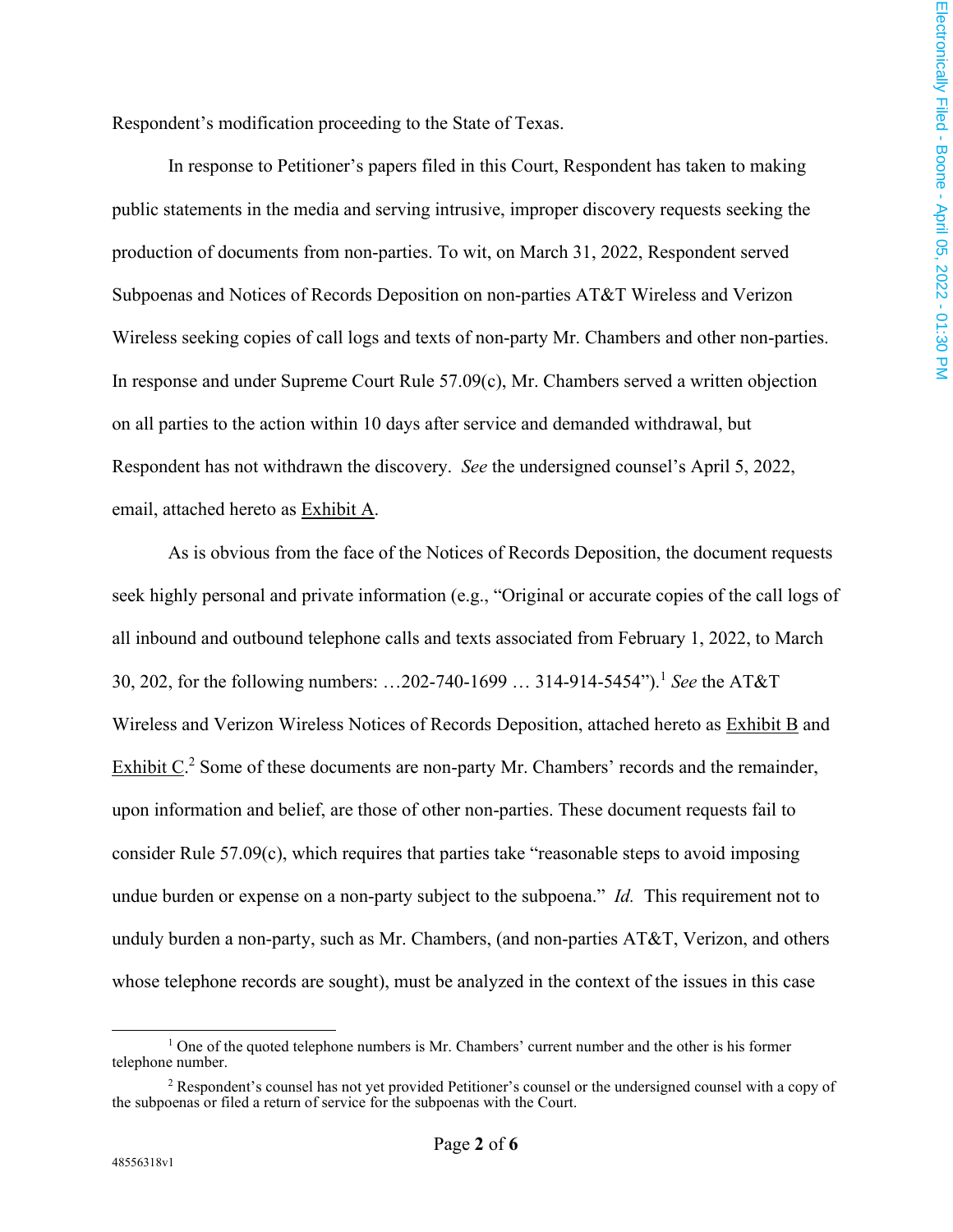and the non-party documents sought by Respondent. In this instance, the threshold issue in this matter is whether it is appropriate for the Court to defer jurisdiction over Petitioner's modification proceedings filed in the State of Texas. The call logs and texts of non-parties Mr. Chambers and others have absolutely no bearing on the Court's determination of this issue, and therefore Respondent's discovery is not reasonably calculated to lead to the discovery of admissible evidence as required by the Supreme Court Rules governing permissible discovery.<sup>3</sup> Moreover, given the nature of the discovery sought, Respondent's discovery subjects non-party Mr. Chambers (and other non-parties) to improper annoyance, embarrassment, oppression, as well as undue burden and expense.

Based upon publicly available statements made by Respondent regarding this matter, it is apparent that rather than address the substance of statements in Petitioner's filings pertaining to the welfare of his sons, he chooses to use the matter and this Court as a prop for personal gain in his floundering campaign for United States Senate. *See* the Team Greitens March 25, 2022, campaign statement, attached as Exhibit D. Such disregard for this Court and the non-parties impacted by Respondent's improper discovery constitutes an abuse of the judicial process and should subject Respondent to paying the non-parties attorney's fees and costs of having to respond to such nonsense.

For these reasons, the Motion to Quash should be sustained.

#### **ARGUMENT**

Subpoenas for the production of documents and testimony directed to non-parties are governed by Missouri Supreme Court Rule 57.09. *State ex rel. Pooker ex rel. Pooker v. Kramer*, 216 S.W.3d 670, 672 (Mo. banc 2007). Rule 57.09(c) requires, in part, the issuing party "take

<sup>&</sup>lt;sup>3</sup> Similarly, these non-party records have no bearing on Respondent's request for an order compelling mediation or his claims of denial of visitation.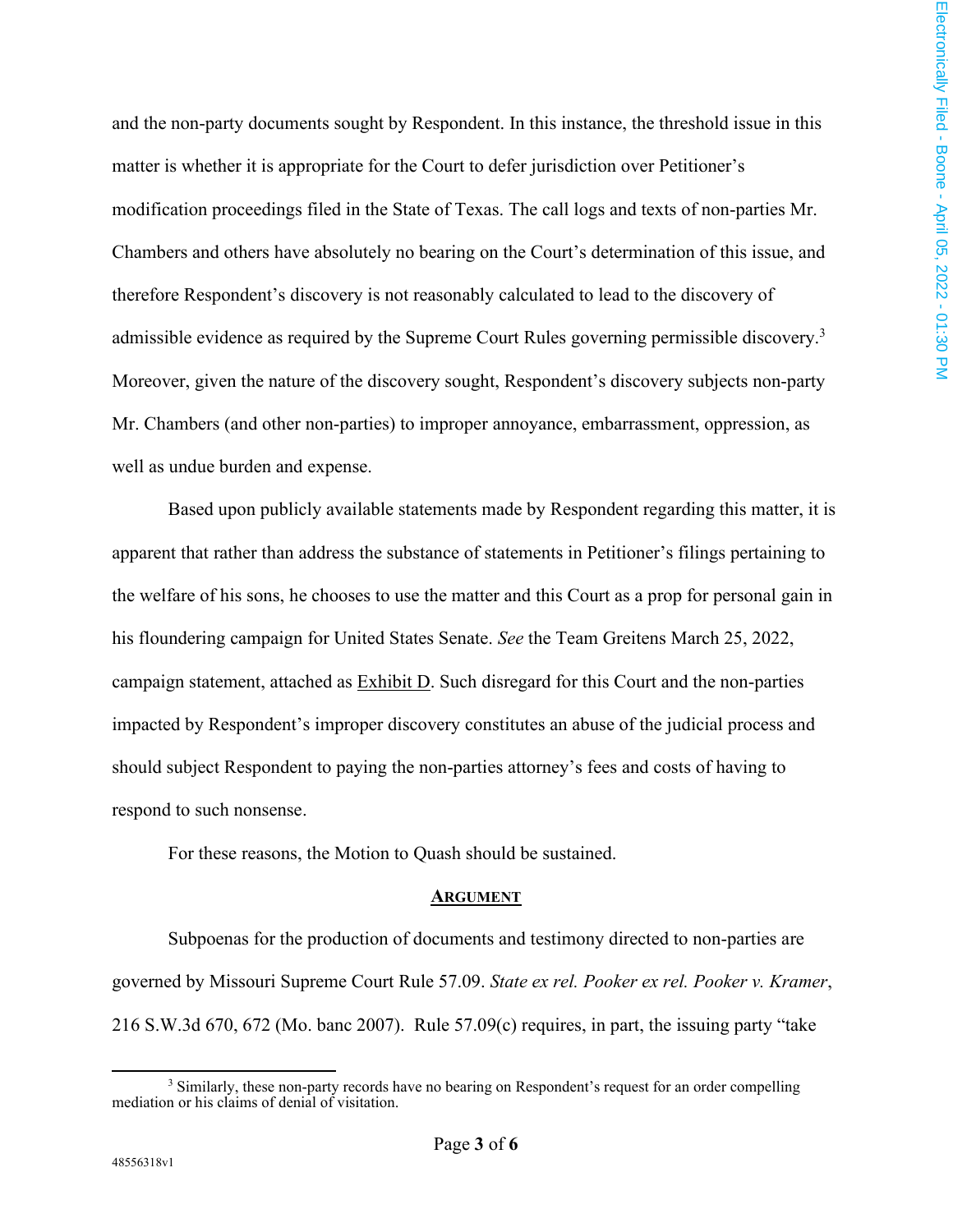reasonable steps to avoid imposing undue burden or expense on a non-party subject to the subpoena." *Id.* (quoting Mo. Sup. Ct. R. 57.09). The proper scope of discovery in the instant action is set forth by Missouri Supreme Court Rule 56.01. *See* Mo. Sup. Ct. R. 56.01(b). In relevant part, Rule 56 provides: "[p]arties may obtain discovery regarding any matter, not privileged, that is relevant to the subject matter involved in the pending action." *Id.* Because discovery pursuant to Rule 57.09 is subject to the proper scope of discovery set forth in Rule 56.01, the "reasonable steps" required by Rule 57.09 include tailoring discovery requests, so they are limited to matters reasonably calculated to lead to the discovery of admissible evidence. *State, ex rel. Horenstein v. Eckelkamp*, 228 S.W.3d 56, 57 (Mo. App. 2007). Determining whether discovery requests align with the scope of Rule 56.01 involves the pragmatic task of weighing the conflicting interests of interrogator and the respondent. *State ex rel. MacDonald v. Franklin*, 149 S.W.3d 595, 598 (Mo. App. 2004). In making such a determination, the court should not only consider questions of privilege and relevance, but also balance the need of the interrogator to obtain the information against the responding party's burden in furnishing it. *Id.*

Rule 57.09(b) provides that a trial court may, in its discretion, quash or modify a subpoena if it is unreasonable or oppressive. *State ex rel. Soete v. Weinstock*, 916 S.W.2d 861, 863 (Mo. App. 1996). Similarly, a non-party demonstrating violations of Rule 57.09(c) is entitled to a protective order under Rule 56.01(c), which may provide the discovery not be had or may be had only as to certain matters or on specified terms and conditions. *Pooker*, 216 S.W.3d at 672. Trial courts are vested with broad discretion in matters concerning pretrial discovery. *State ex rel. Creighton v. Jackson*, 879 S.W.2d 639, 641 (Mo. App. 1994). Upon motion by a person whose records are sought to be produced, the court may, in its discretion and for good cause shown, deny the discovery being sought or otherwise modify the discovery requests pursuant to a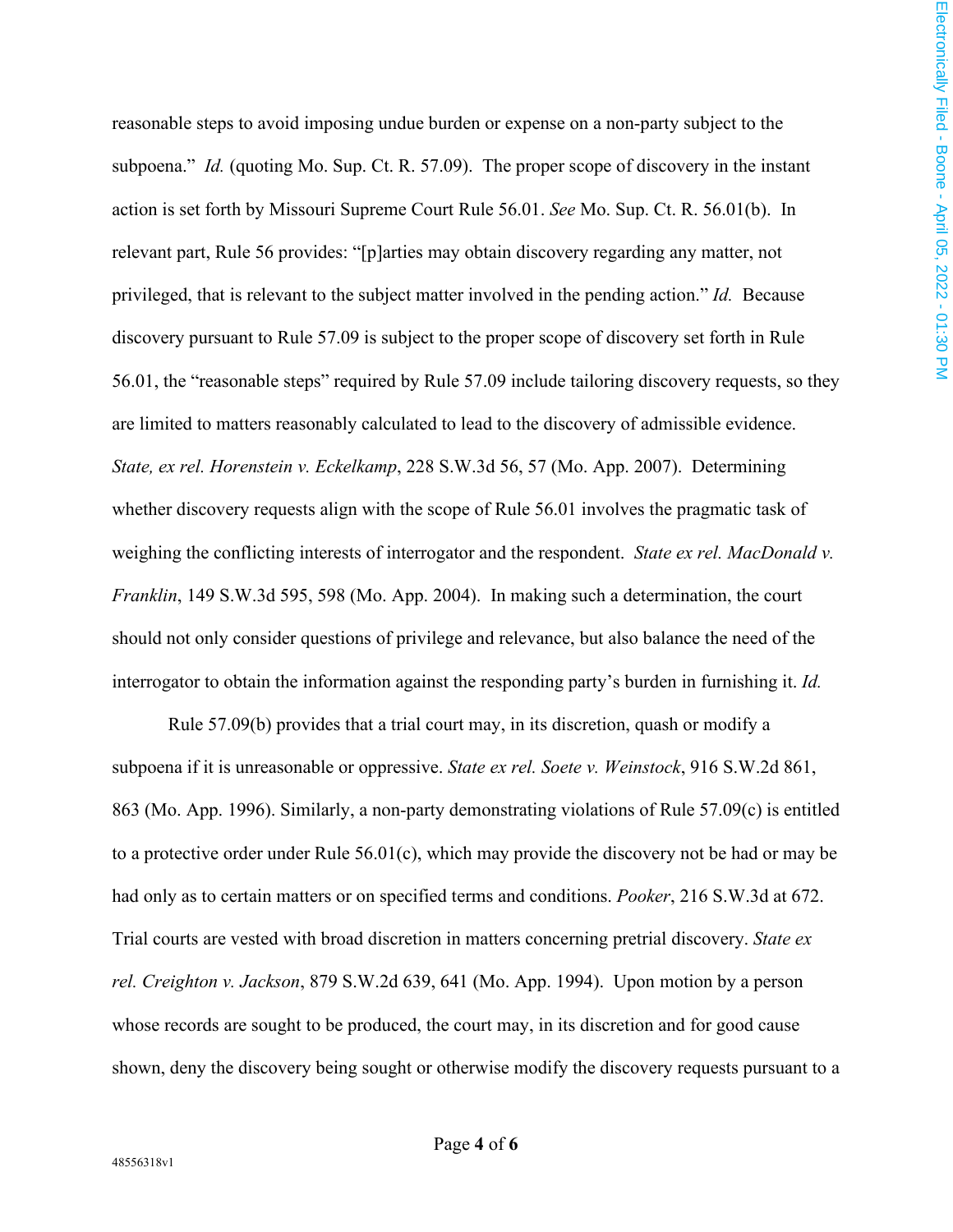protective order entered under Rule 56.01(c).

The court also may sanction a party, the party's attorney, or both for misconduct during discovery. *See* Rule 56.01(c) ("The provisions of Rule 61.01 apply to the award of expenses incurred in relation to the motion.") and Rule 61.01(d)(4) (authorizing the court require a party engaging in improper conduct during discovery or its attorney or both "to pay the reasonable expenses, including attorney fees" incurred by one who is harmed).

Here, Respondent asks for highly personal and private information of non-party Mr. Chambers (and other non-parties) that has absolutely no bearing of the Court's determination of whether it should defer jurisdiction over Petitioner's modification proceedings to the State of Texas or any other claimed issue in this case. Respondent's requests for call logs and texts of non-parties plainly violate Rule 57.09(c), constitute an abuse of judicial process, and have caused non-party Mr. Chambers to incur expenses, including attorney's fees, to obtain relief from the Court. For these reasons, Mr. Chambers' motion to quash should be granted.

WHEREFORE, non-party Austin Chambers prays this Court to grant his Motion to Quash the Subpoenas and Notices of Deposition directed to Non-Parties AT&T Wireless and Verizon Wireless for Non-Party Telephone Records, for an award of his expenses incurred in relation to the motion, including attorney's fees, under Rules 56.01(c) and 61.01, and for all other and further relief as this Court deems just and proper.